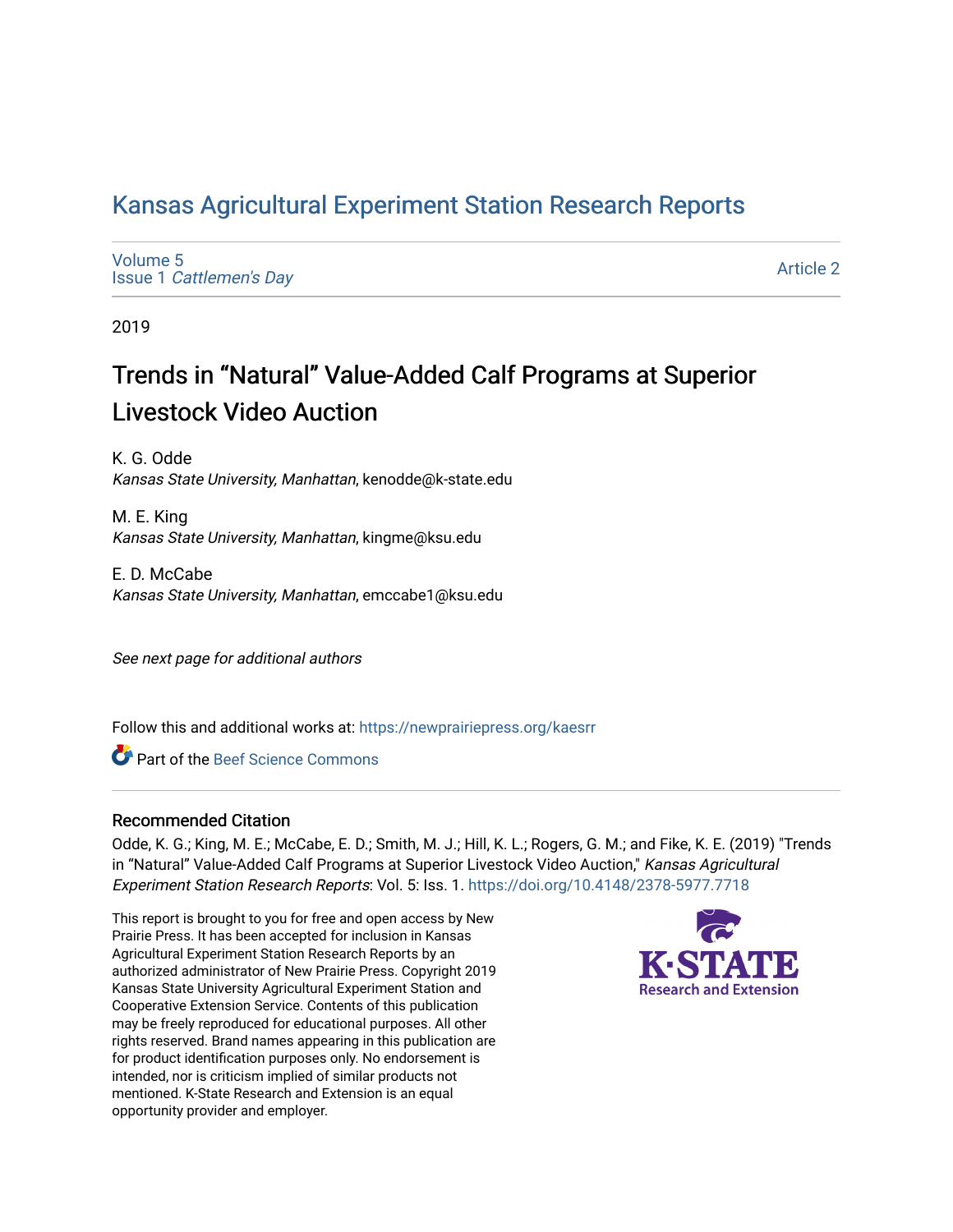## Trends in "Natural" Value-Added Calf Programs at Superior Livestock Video Auction

### Abstract

Objective: This study utilized data from Superior Livestock Video Auction to investigate trends in the use of "natural" value-added calf programs.

Study Description: Nine years of data (2010-2018) were evaluated for enrollment trends in all natural programs and non-hormone treated cattle. Multiple regression was used to determine the relative value of calves enrolled in the non-hormone treated cattle program.

The Bottom Line: Price advantages for non-hormone treated calves may not be sufficient to justify not using growth-promoting implants on calves.

### Keywords

natural beef program, video auction, beef calves

### Creative Commons License



This work is licensed under a [Creative Commons Attribution 4.0 License](https://creativecommons.org/licenses/by/4.0/).

### Authors

K. G. Odde, M. E. King, E. D. McCabe, M. J. Smith, K. L. Hill, G. M. Rogers, and K. E. Fike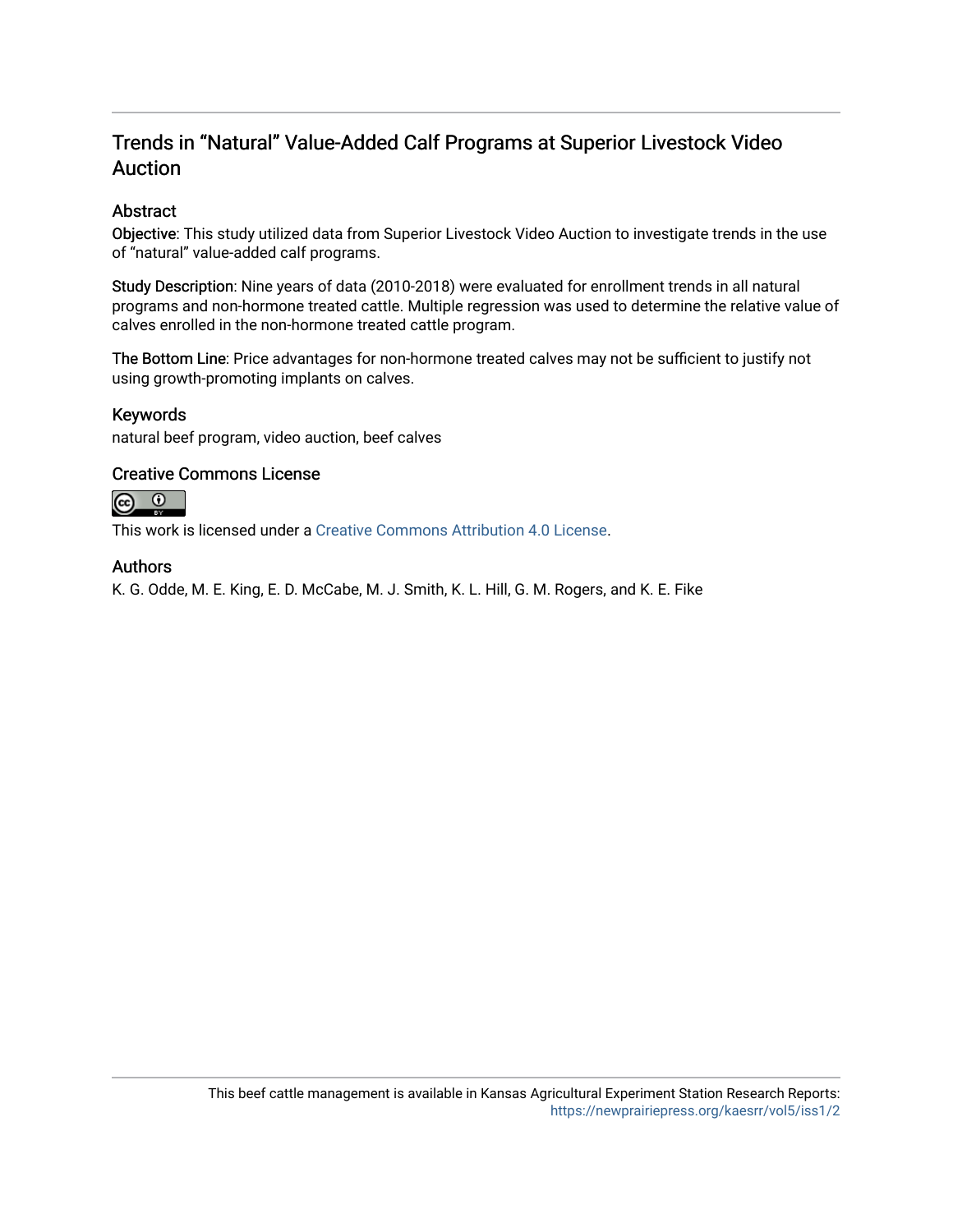

CATTLEMEN'S Day 2019



# Trends in "Natural" Value-Added Calf Programs at Superior Livestock Video Auction

*K.G. Odde, M.E. King, E.D. McCabe, M.J. Smith, K.L. Hill,1 G.M. Rogers,2 and K.E. Fike*

## Abstract

The objective of this study was to determine changes in enrollment of calf lots in natural programs at Superior Livestock Video Auction over the last 9 years. The trend for all natural programs was up; however, the trend for non-hormone treated cattle was markedly up. This is likely due to the fact that non-hormone treated cattle lots were higher  $(P < 0.05)$  in price for 7 of the 9 years.

## Introduction

The word "natural" has been used in beef marketing for many years. While the word "natural" is defined by the entities that use it in beef marketing, it most commonly means no growth-promoting implants and no antibiotics.

Superior Livestock Video Auction is a large video auction company that sells calves, feeder cattle, and breeding cattle. Consignors of calves and feeder cattle to Superior Livestock can choose from four "natural" programs that are used when raising cattle. These are:

- 1. Certified Natural: no hormones, antibiotics, or animal by-products.
- 2. Certified Natural Plus: no growth-promoting hormones/steroids, antibiotics, ionophores, beta adrenoreceptors, or animal by-products. Seller will sign additional Natural Affidavit.
- 3. Verified Natural Beef: process verified natural by third-party auditors, free of antibiotics, growth promotants, or any type of animal by-product.
- 4. Non-hormone treated cattle: U.S. Department of Agriculture approved; created in 1999 when the European Union and the U.S. agreed to control measures to facilitate the trade of non-hormone treated beef, including veal.

The objective of this study was to determine trend lines for enrollment of calf lots in natural programs.

<sup>1</sup> Merck Animal Health, Kaysville, UT.

<sup>2</sup> Grassy Ridge Consulting, Aledo, TX.

Kansas State University Agricultural Experiment Station and Cooperative Extension Service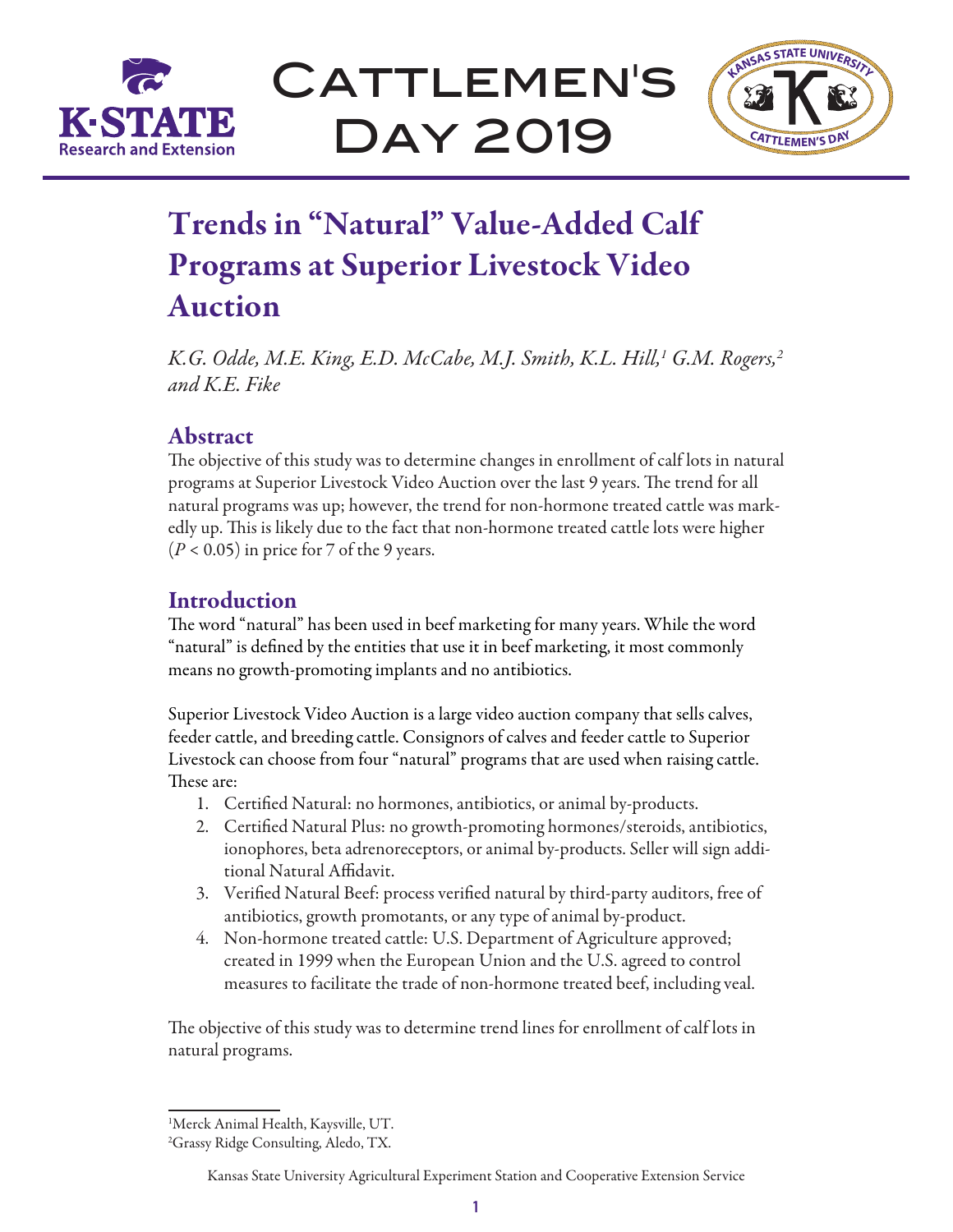## Experimental Procedures

Information describing the number of cattle in each program and the price of lots sold through a livestock video auction service (Superior Livestock Auction, Fort Worth, TX) was obtained from the auction service in an electronic format. These data were collected for lots of beef calves offered for sale during summer sales from 2010 through 2018.

Consignors of calves to Superior Livestock Video Auction can choose from four different natural programs, or they may choose to not enroll calves in a natural program. Consignors may enroll calves in more than one natural program. The unit of study in these analyses was a lot of beef calves. For each year of data obtained for this study, a separate multiple regression model was developed using a backwards selection procedure (Kleinbaum et al., 1988) to quantify the effects of independent factors on the sale price of beef calves. The MIXED procedure of SAS (Version 9.3, SAS Institute Inc., Cary, NC) was used for the analyses. The variable of interest in this study was the program for non-hormone treated cattle.

### Results and Discussion

The total number of lots in the analysis was 36,856, representing 4,419,921 calves. The trend line for natural programs is shown in Figure 1. There was an increase in the percentage of lots enrolled in one or more natural programs. Over the 9-year period, the percentage increased from 35.3 to 42.0%.

The percentage of non-hormone treated cattle lots grew from 5.2 to 23.8% over the 9-year period (Figure 2). This growth was likely fueled by the higher prices that buyers were willing to pay (Table 1). The multiple regression analysis showed significant price advantages for non-hormone treated cattle lots in 7 of the 9 years. The magnitude of this price advantage ranged from \$1.02/cwt in 2013 to \$4.04/cwt in 2014. The addedvalue price signal appears to have been received by consigners, thus the increase in enrolled lots.

### **Implications**

While there are significant price advantages for 7 of the 9 years in the analysis, the price advantages may not be sufficient to offset not using a growth-promoting implant in the calves.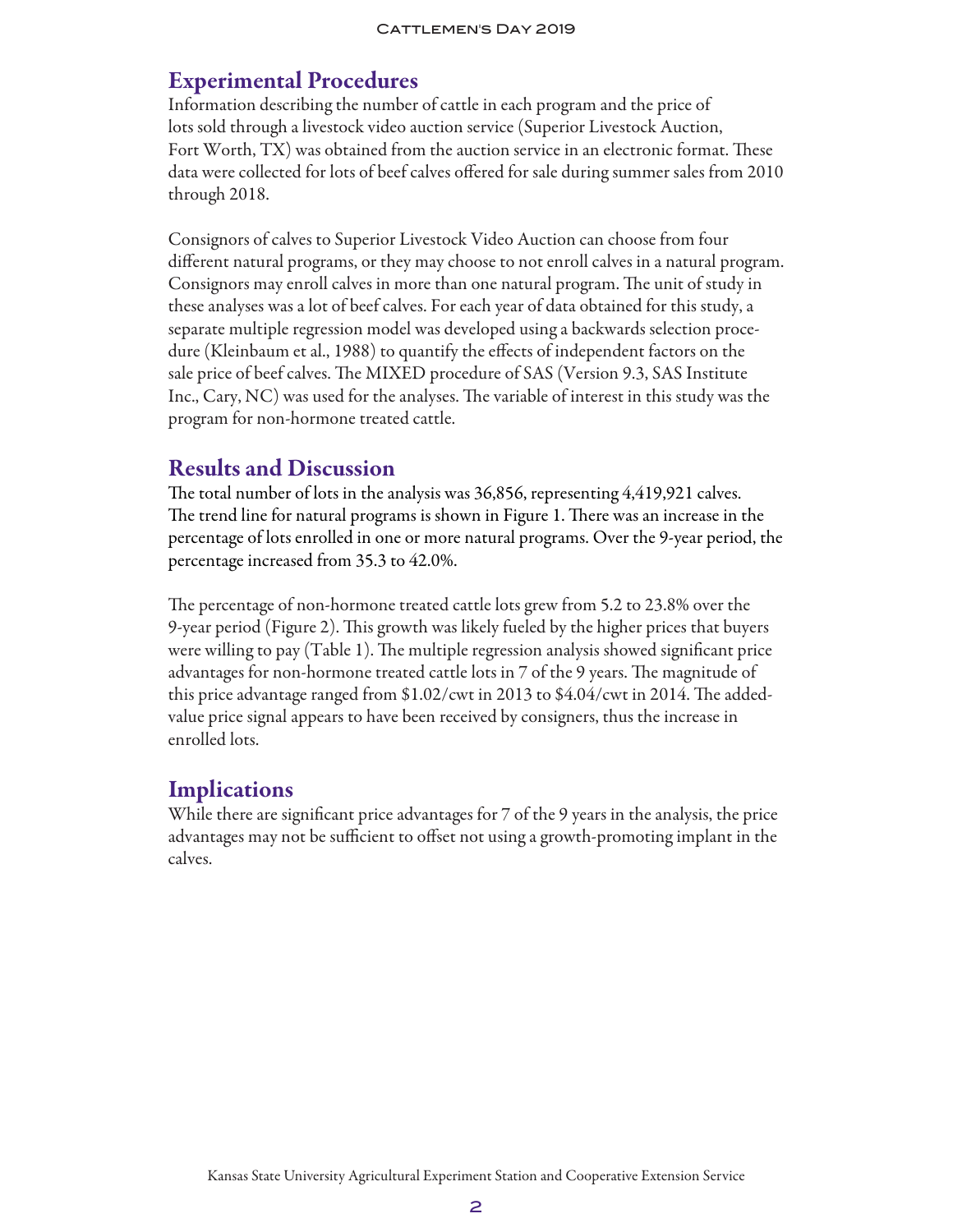#### CATTLEMEN'S DAY 2019

| Year | Regression coefficient <sup>a</sup> |
|------|-------------------------------------|
| 2010 | \$2.38 <sup>b</sup>                 |
| 2011 | \$2.28 <sup>b</sup>                 |
| 2012 | \$1.03 <sup>b</sup>                 |
| 2013 | \$1.02 <sup>b</sup>                 |
| 2014 | \$4.04 <sup>b</sup>                 |
| 2015 | $P = 0.51$                          |
| 2016 | $P = 0.71$                          |
| 2017 | \$2.40 <sup>b</sup>                 |
| 2018 | \$2.30 <sup>b</sup>                 |

| Table 1. Regression coefficients for the non-hormone treated cattle program for beef |  |
|--------------------------------------------------------------------------------------|--|
| calves sold through Superior Livestock Auction's summer sales: 2010 through 2018     |  |

a Regression coefficients represent price advantages for non-hormone treated cattle program calves compared with calves not in the non-hormone treated cattle program, controlling for all other significant sources of variation.  $b$ Regression coefficients with a superscript are higher  $(P < 0.05)$  than for calves not in the non-hormone treated cattle group.



Figure 1. Percentage of lots of single-gender beef calves offered for sale in 67 summer video auctions from 2010 through 2018 that were in one or more natural programs.